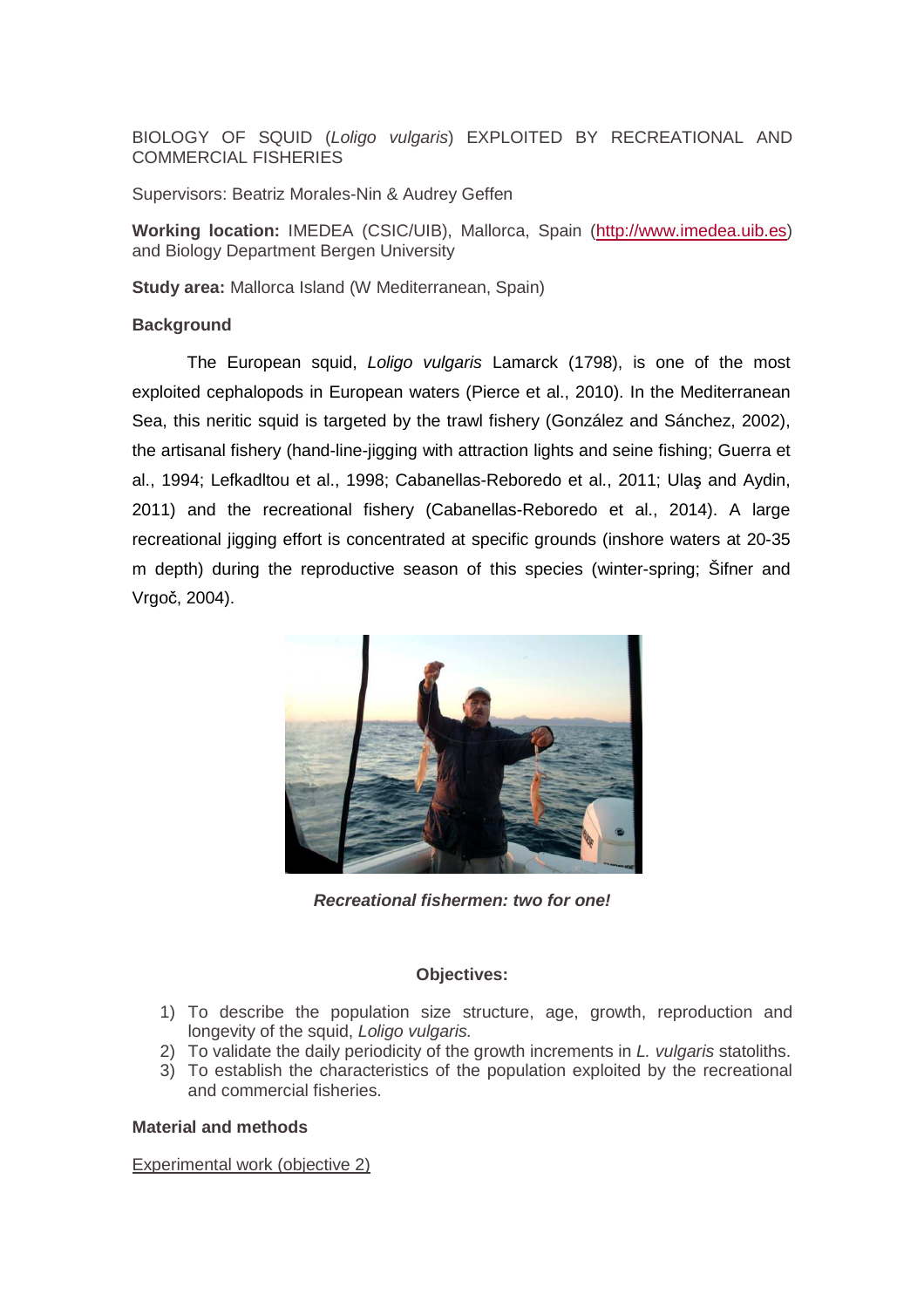A minimum of 30 squids will be collected alive by experimental fishing and keep at the LIMIA aquaculture facilities. Once the squids are acclimated they will be marked by a mantle injection of Sr.

After 50 days the squids will be sacrificed, the statoliths collected and they will be polished and prepared for scanning electron microscopy (SEM) observation and Sr detection with X-ray methods. The number of growth increments laid down after the Sr mark will be compared to the rearing period to validate their daily periodicity.



A squid kept in captivity feeding.

Biological information (objective 1)

The sampling was carried out monthly on the Fish Warf and by experimental fishing during 2009. Length frequencies were obtained for commercial captures. The biological sampling includes records of size (dorsal mantle length), weigh, sex and sexual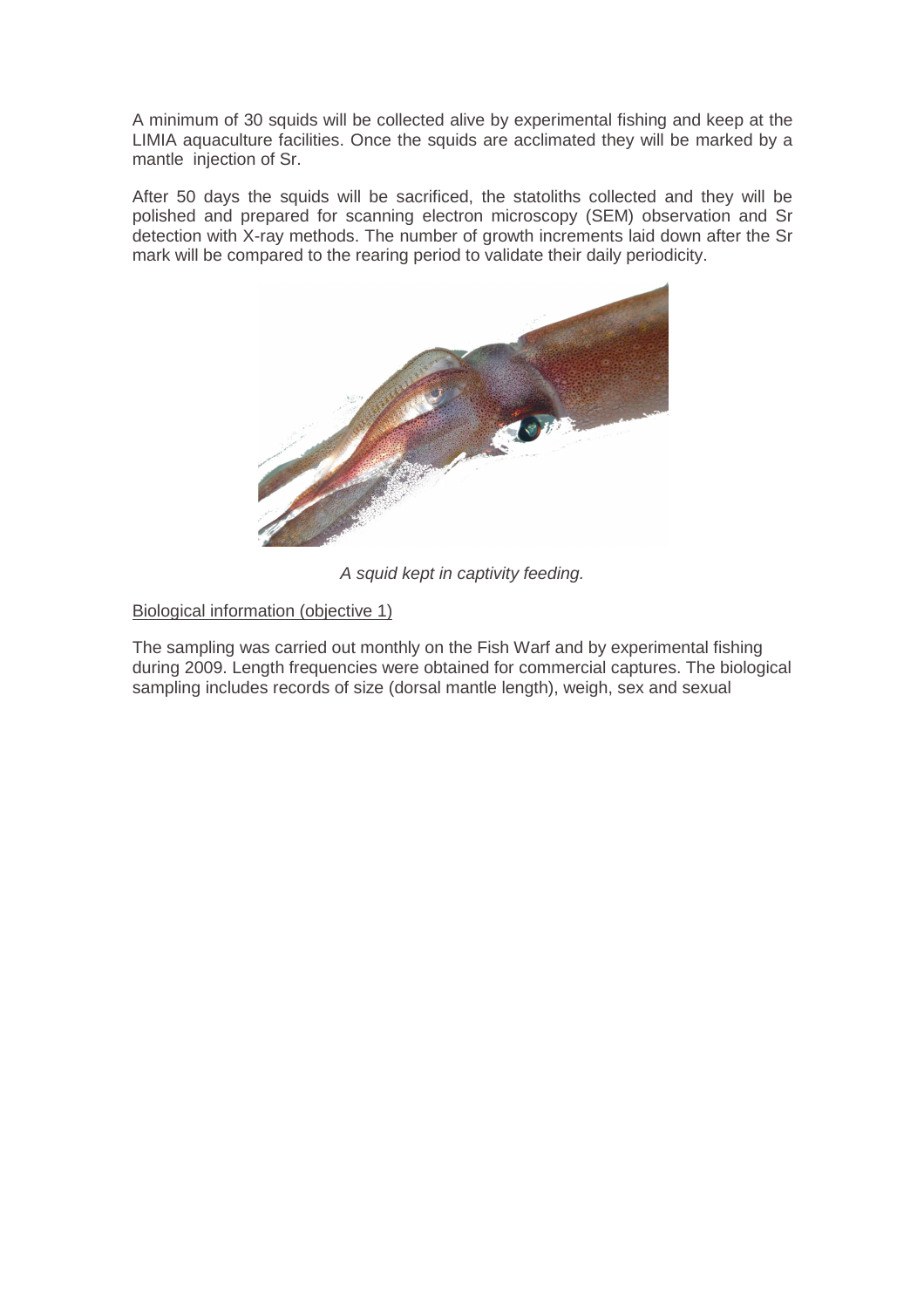

maturity of 1400 squid. The statoliths were collected and stored at IMEDEA.

Preliminary length frequencies obtained from commercial and recreational fishing, respectively.

Length-weigh, maturity and growth will be determined for sexes and for capture method. Size classes will be identified and weighted through the use of size frequency analysis and arrayed to provide an empirical growth model for females and males, respectively.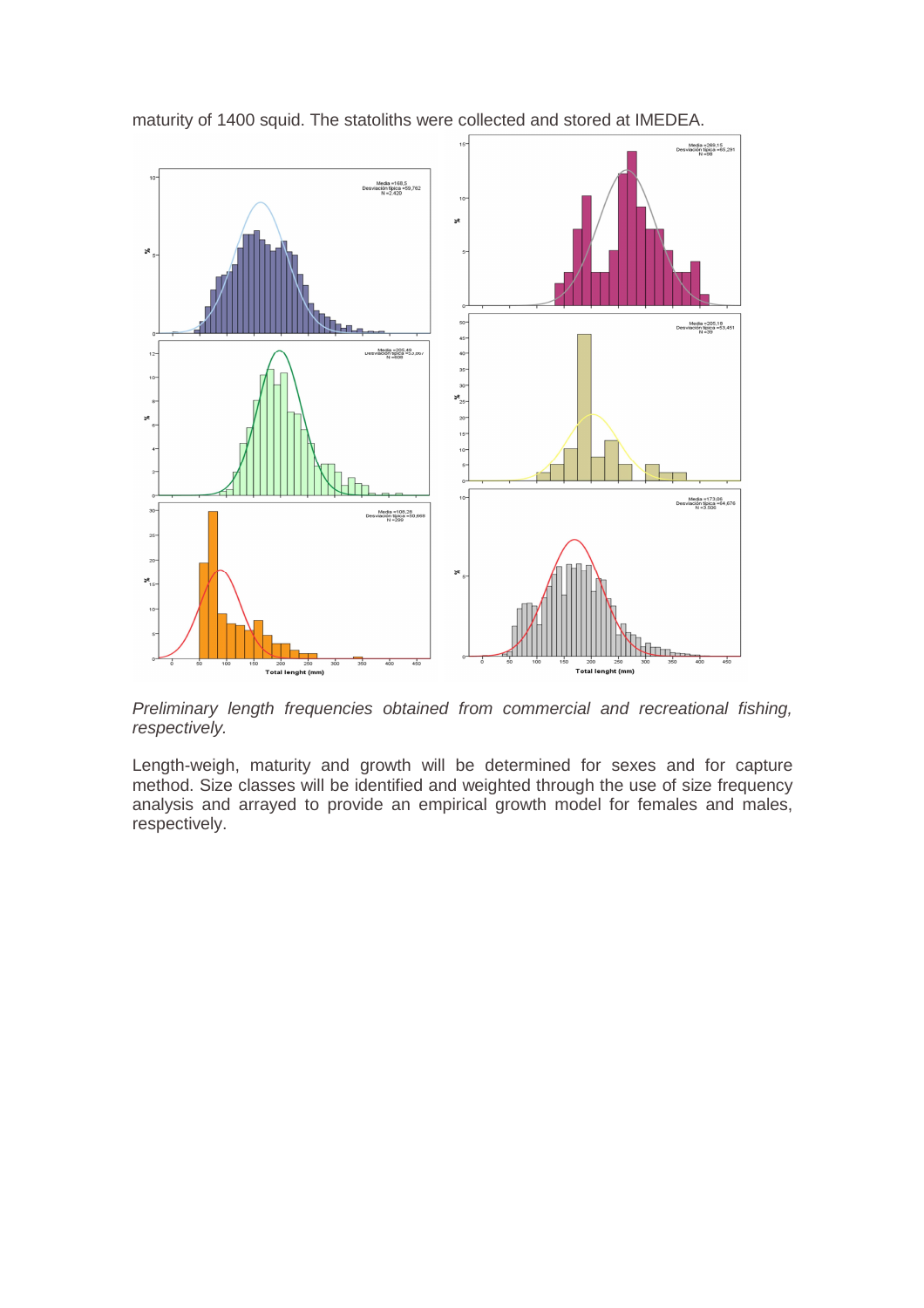

Maturity evolution along the year.

Age will be determined from the growth increments in the statoliths to establish growth models, maximum ages, hatchdate and mortality.





Statolith extraction and microstructure

# Exploited population (objective 3)

The data obtained in objective 1 will be used to analyze the population fraction exploited by the recreational fishery and by the commercial fleet. Management recommendation's would be developed in collaboration with the Balearic Islands Fisheries Directorate.